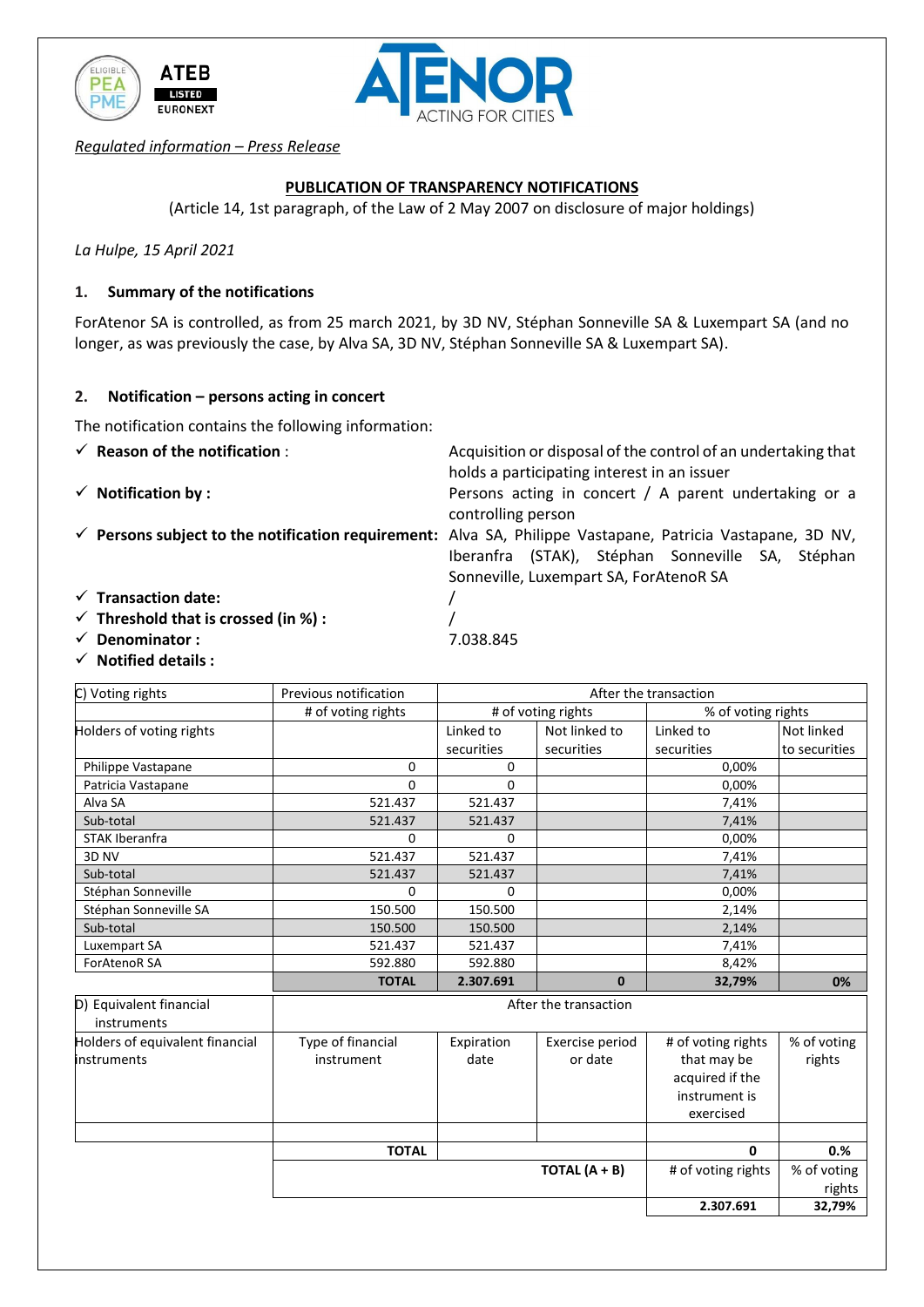



## $\checkmark$  Chain of controlled undertakings through which the holding is effectively held :

- Alva SA is controlled by Les Viviers SA, a company incorporated under Luxembourg law. Les Viviers SA is controlled by:
	- ➢ Mr Philippe Vastapane
	- ➢ Mrs. Patricia Vastapane
- 3D NV is controlled by « stichting administratiekantoor » Iberanfra.
- « stichting administratiekantoor » Iberanfra is not a controlled entity.
- Stéphan SONNEVILLE SA is controlled by Mr Stéphan Sonneville.
- Luxempart SA : nor entity or physocal person has ultimate control of Luxempart SA. However, Luxempart SA has a reference shareholder which is Foyer Finance SA, a company incorporated under Luxembourg law.
- ForAtenoR SA is controlled by 3D NV, Stéphan Sonneville SA & Luxempart SA.

# ✓ **Additional information :**

ForAtenor SA is controlled, as from 25 march 2021, by 3D NV, Stéphan Sonneville SA & Luxempart SA (and no longer, as was previously the case, by Alva SA, 3D NV, Stéphan Sonneville SA & Luxempart SA).

holds a participating interest in an issuer

# **3. Notification - ForAtenoR SA**

The notification contains the following information:

- ✓ **Reason of the notification** : Acquisition or disposal of the control of an undertaking that
- **✓ Notification by :** A person that notifies alone
- ✓ **Persons subject to the notification requirement:** ForAtenoR SA
- ✓ **Transaction date:** /
- ✓ **Threshold that is crossed (in %) :** /
- ✓ **Denominator :** 7.038.845
- ✓ **Notified details :**

| C) Voting rights         | Previous notification | After the transaction   |                             |                         |                             |  |
|--------------------------|-----------------------|-------------------------|-----------------------------|-------------------------|-----------------------------|--|
|                          | # of voting rights    | # of voting rights      |                             | % of voting rights      |                             |  |
| Holders of voting rights |                       | Linked to<br>securities | Not linked to<br>securities | Linked to<br>securities | Not linked<br>to securities |  |
| <b>ForAtenoR SA</b>      | 819.456               | 819.456                 |                             | 11.64%                  |                             |  |
|                          | <b>TOTAL</b>          | 819.456                 |                             | 11,64%                  | 0%                          |  |

| D) Equivalent financial<br>instruments                | After the transaction           |                    |                            |                                                                                    |                       |  |
|-------------------------------------------------------|---------------------------------|--------------------|----------------------------|------------------------------------------------------------------------------------|-----------------------|--|
| Holders of equivalent financial<br><b>instruments</b> | Type of financial<br>instrument | Expiration<br>date | Exercise period<br>or date | # of voting rights<br>that may be<br>acquired if the<br>instrument is<br>exercised | % of voting<br>rights |  |
|                                                       |                                 |                    |                            |                                                                                    |                       |  |
|                                                       | <b>TOTAL</b>                    |                    |                            | $\mathbf{0}$                                                                       | 0.%                   |  |
|                                                       |                                 |                    | TOTAL $(A + B)$            | # of voting rights                                                                 | % of voting<br>rights |  |
|                                                       |                                 |                    |                            | 819.456                                                                            | 11,64%                |  |